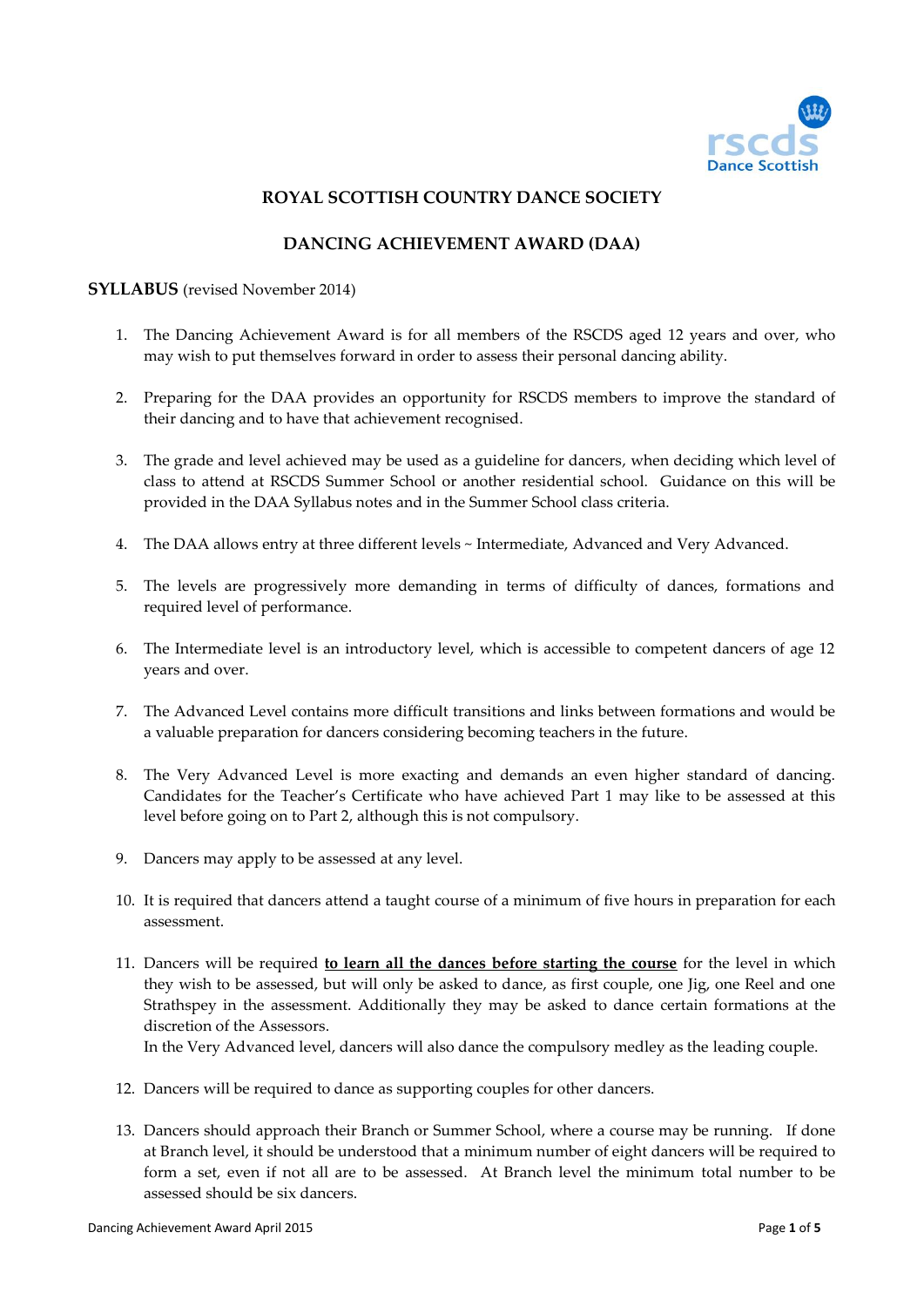- 14. At Summer School a minimum of six dancers is required for the course to run.
- 15. Fees The charge will be £20 per dancer per level. A concessionary rate of £16 will apply to dancers 25 years of age and under at the time of assessment.
- 16. There will be two Assessors, both of whom will be appointed by the RSCDS Convenor of Education and Training Committee. The Lead Assessor will be either an Examiner, a tutor of Teacher Certificate courses, a Medal Test Assessor or an Adjudicator on the list held at RSCDS Headquarters. The second Assessor will be a local experienced RSCDS qualified teacher from the approved list held at RSCDS Headquarters.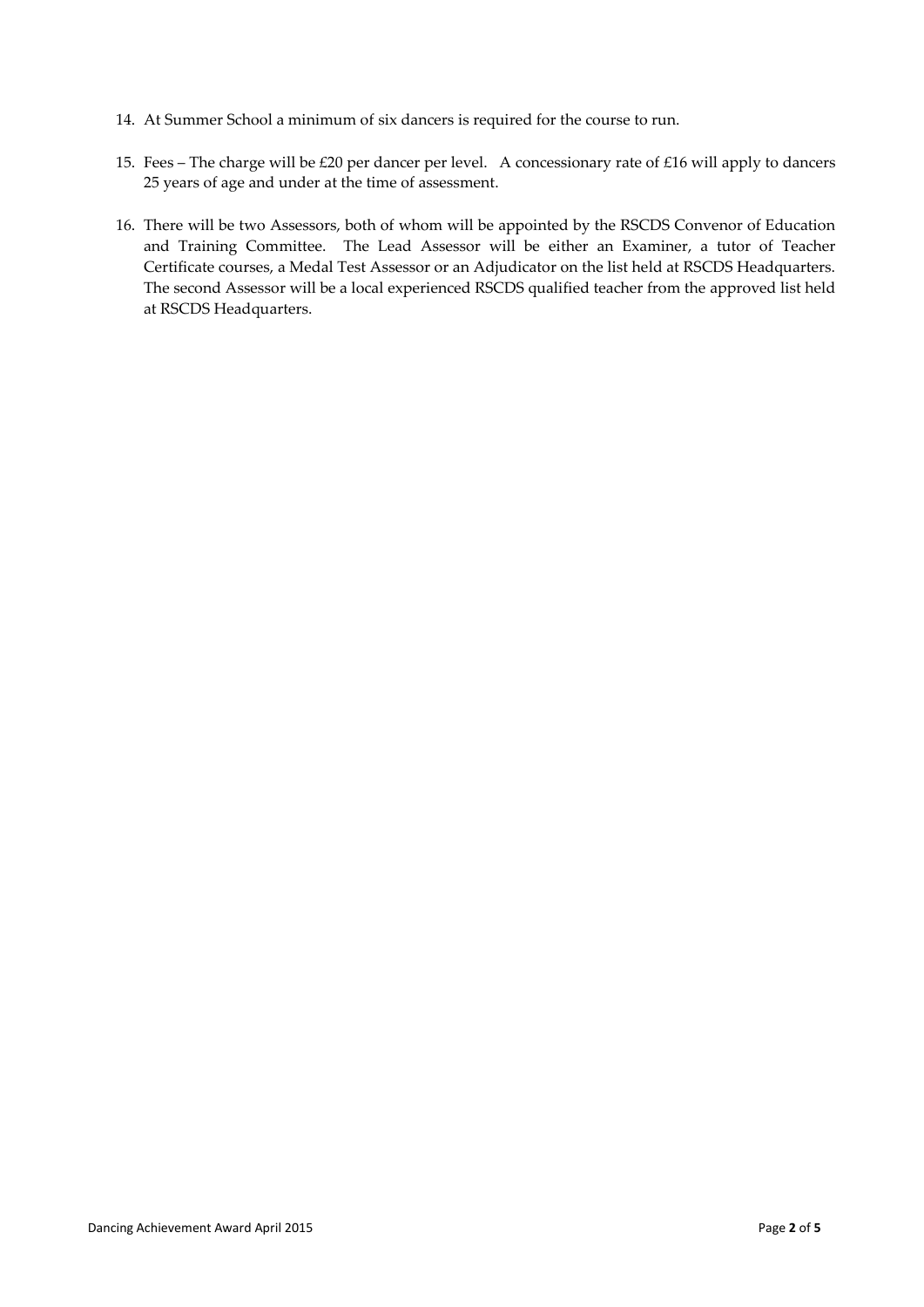## **DANCING ACHIEVEMENT AWARD**

## **INTERMEDIATE LEVEL**

### **Formations**

Advance and retire (6.1.1) Lead down the middle and up (6.19.1) Allemande for two couples (6.2.1) Petronella turn (6.20) Back to back (6.3) Poussette for two couples (6.21.1) Balance in line (6.4) Promenade for two couples (6.23.1) Casting (6.6) Promenade for three couples (6.23.2) Cross over and cast off (6.6.6) Reel of four across the set (6.24.2) Grand chain for three couples (6.7.2) Reel of three on the sidelines (6.25.1) Turn corners and partner (6.8.9) Reels of three (after turn corners and partner) Double triangles (6.11) (6.25.8) Figure of eight across the dance (6.13.2) Reel of three across the set (6.25.9) Four hands across and back (6.14.1) Rights and lefts for two couples (6.26.1) Hands round and back (Jig/Reel time) (6.15.1) The rondel (6.27) Hands round (Strathspey time) (6.16.2) Stepping up or down (6.34) Hands round and back (Strathspey time) (6.16.1)

• The assessors will request the dancers to dance an 8 bar phrase comprising one or more of the above formations in either Jig or Reel time as well as in Strathspey time.

### **Dances**

| Light and Airy     | Jig        | Book 4  |
|--------------------|------------|---------|
| Linton Ploughman   | Jig        | Book 5  |
| Catch the Wind     | Reel       | Book 45 |
| The Sailor         | Reel       | Book 24 |
| The Banks of Clyde | Strathspey | MMM     |
| Monymusk           | Strathspey | Book 11 |

- Dancers will be required **to learn all the dances before starting the course** for the Intermediate level.
- Dancers will only be asked to dance, as first couple, one Jig, one Reel and one Strathspey in the assessment.
- All dancers will be required to act as supporting dancers for the other dancers being assessed.
- Note on marks
- To achieve a PASS ,dancers must gain at least 24 /48, of which at least 2 marks must be gained in each step section – sections 1, 2, 3, 5  $\&$  6.
- To achieve a CREDIT dancers must gain at least 16 / 24 in sections 1 to 7 and gain at least 16/24 in sections 8 & 9, of which at least 2 marks must be gained in each step section – sections 1, 2, 3, 5 & 6.
- To achieve a DISTINCTION dancers must gain at least 40 /48 of which at least 2 marks must be gained in each step section – sections 1, 2, 3, 5,  $\&$  6.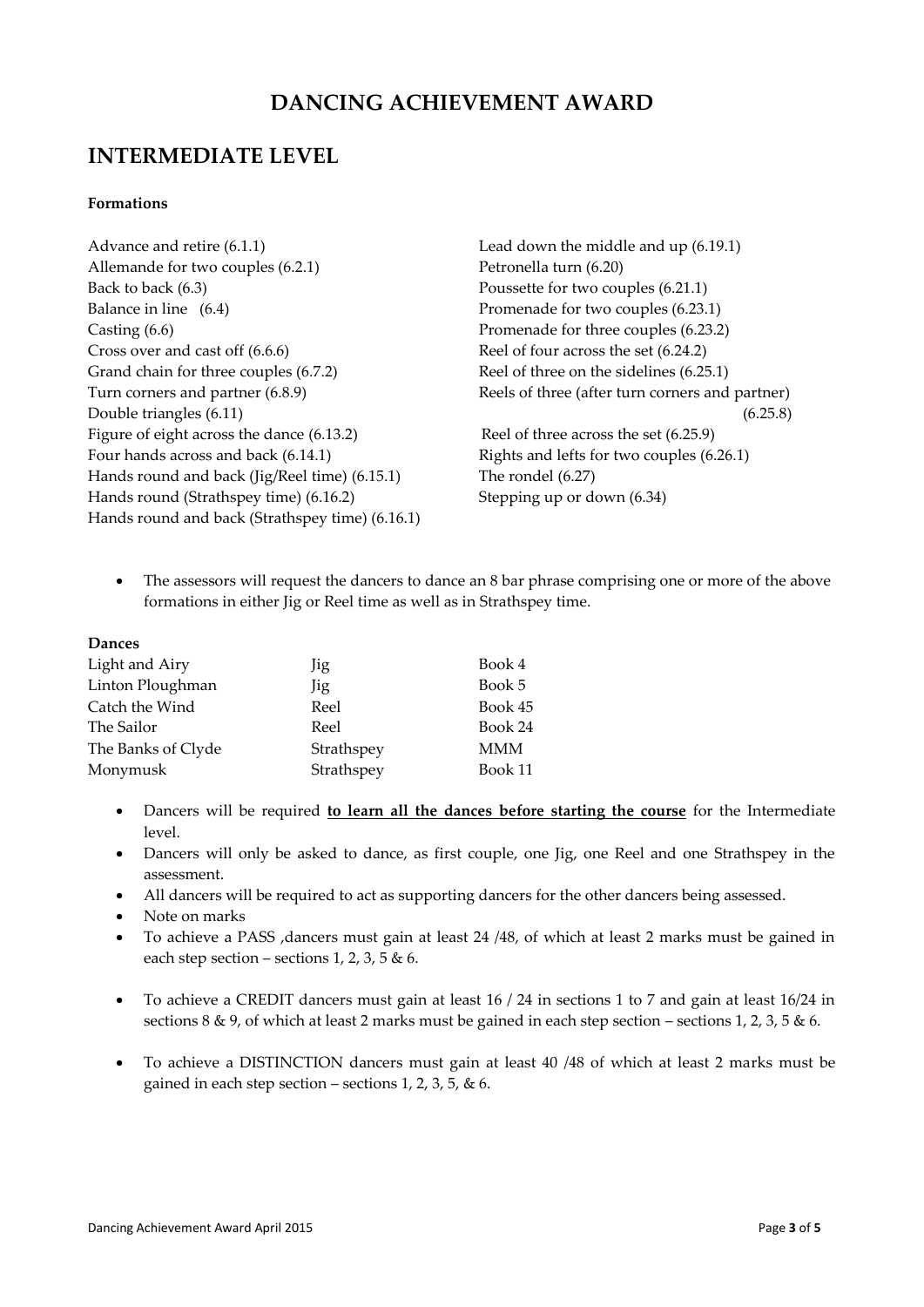# **ADVANCED LEVEL**

### **Formations**

All the formations required for the Intermediate Level plus:

Allemande for three couples (6.2.2) Diagonal reel of four (6.24.5) Ladies chain (6.7.5) Half reel of four (6.24.6) Corners pass and turn (6.8.3) Reels of three (after set to and turn corners) Set to corners (6.8.5) (6.25.5) Set to corners and partners (6.8.6) Reels of three (after set to corners and partner) Set to and turn corners  $(6.8.8)$  (6.25.7) Half double figure of eight (6.13.5) Half reel of three (6.25.10) Hands across (6.14) Set and link for two couples (6.28.1) Hands round in reel and jig time (6.15) Set and link for three couples (6.28.2) Knot for two couples (6.17.1) The spiral (6.31) Poussette right round in Strathspey time (6.22.1) The tournee (6.38) Reel of four across progressing one place (6.24.4)

 The assessors will request the dancers to dance an 8 bar phrase comprising one or more of the above formations in either Jig or Reel time as well as in Strathspey time.

#### **Dances**

| Major Ian Stewart          | Jig        | Book 35                   |
|----------------------------|------------|---------------------------|
| Joie De Vivre              | Jig        | Book 39                   |
| Todlen Hame                | Jig        | Book 16                   |
| Merry Lads of Ayr          | Reel       | Book 1                    |
| A Castle in the Air        | Reel       | Book 43                   |
| Inverneill House           | Reel       | Book 35                   |
| Argyll Strathspey          | Strathspey | Book 35                   |
| The Gentleman              | Strathspey | Book 35                   |
| Miss Milligan's Strathspey | Strathspey | <b>RSCDS Leaflet Book</b> |

- Dancers will be required to **learn all the dances before starting the course** for the Advanced level.
- Dancers will only be asked to dance, as first couple, one Jig, one Reel and one Strathspey in the assessment.
- All dancers will be required to act as supporting dancers for the other dancers being assessed.

Note on marks

- To achieve a PASS dancers must gain at least 24 /48, of which at least 2 marks must be gained in each step section – sections 1, 2, 3, 5 & 6.
- To achieve a CREDIT dancers must gain at least 16 / 24 in sections 1 to 7 and gain at least 16/24 in sections 8 & 9, of which at least 2 marks must be gained in each step section – sections 1, 2, 3, 5 & 6.
- To achieve a DISTINCTION dancers must gain at least 40 /48 of which at least 2 marks must be gained in each step section – sections 1, 2, 3, 5,  $\&$  6.